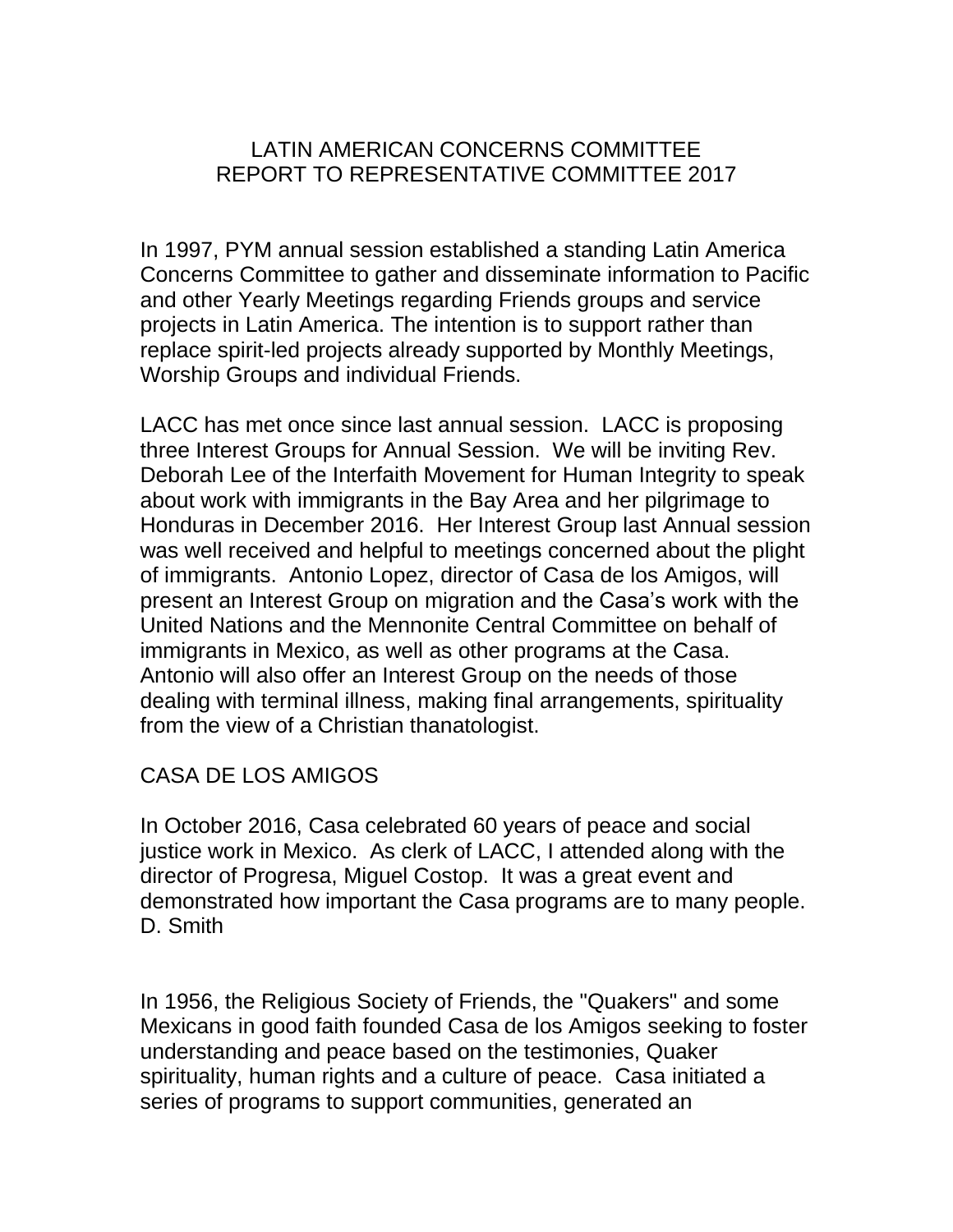international volunteer program, began caring for the environment and providing support for migrants and refugees.

Today Casa de los Amigos is an organization with an international character partnering with the United Nations to support migrants, recognized refugees and asylum seekers. As we continue to help the vulnerable, we continue to witness care of the Earth through water conservation, solar and green technologies, and nonviolent conflict resolution. Differences and diversity coexist as a reality at the Casa.

In February, Casa received 28 refugee and asylum seekers. This number is a challenge given that in the year 2015, we received a total of 23 migrants. This appears to be because of political changes especially in the USA. With divine inspiration and the prayers and support of friends and people of good will, we will do our best.

During 2016, we received a total of into our solidarity accommodations. 42 were asylum seekers and 18 were migrants in need of humanitarian aid.

There is a more detailed report that will be submitted to PYM for the LACC Annual Session report after it has been reviewed and approved by the Casa Board.

I plan to attend PYM Annual Session and look forward to answering any questions you might have. I do hope that you will be able to attend the Interest groups that we will be offering.

Marco Antonio Lopéz Galicia, Director

EL SALVADOR PROJECTS

The El Salvador projects continue to function as in the past years with Robert Broz Moran as the in country director working under the direction of our committee in the US. Our committee currently meets every third Wednesday at 7:00 pm PDT with active participation of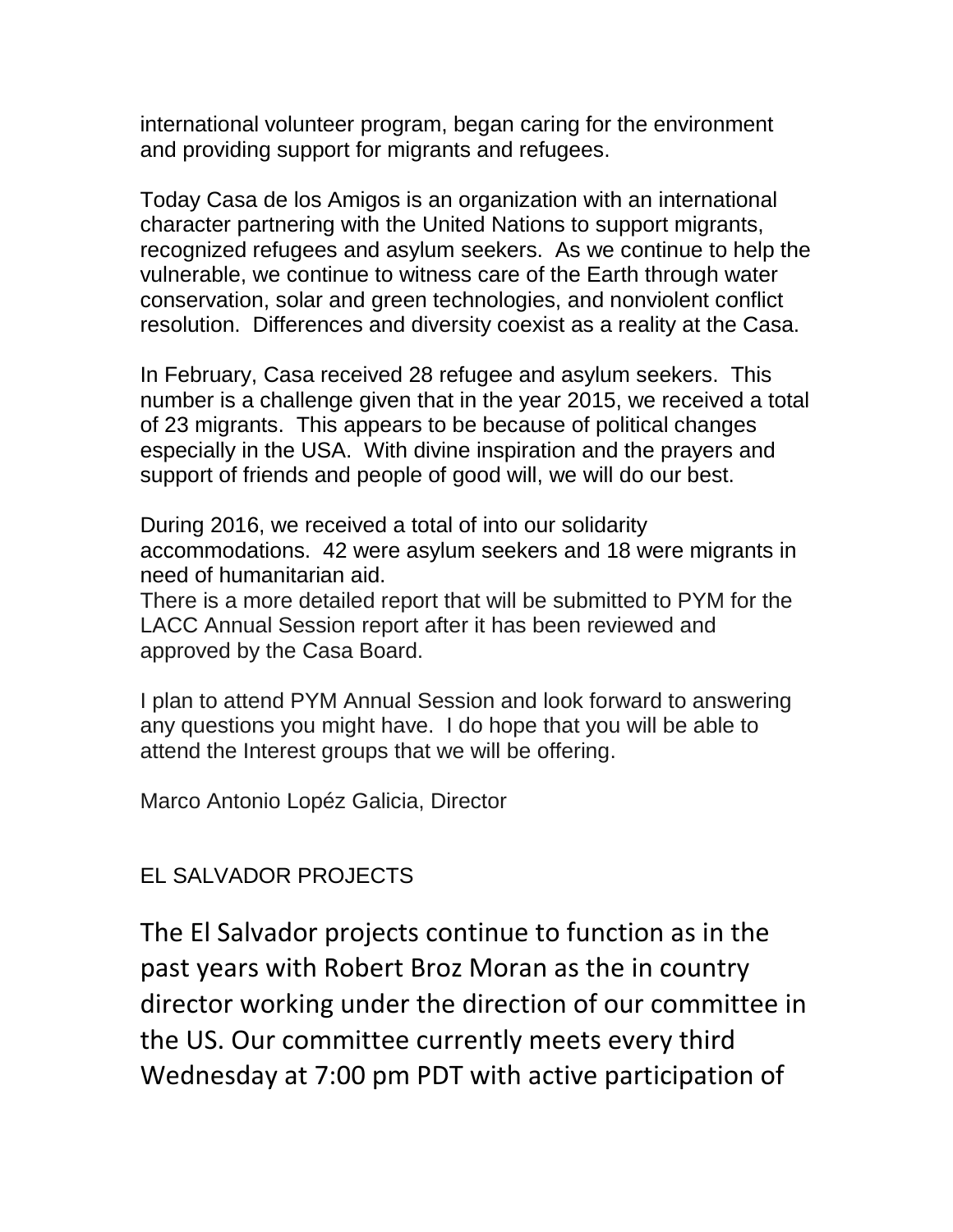several members in Palo Alto (Trudy Reagan, Bill Bauriedel, Hulda Muaka, Dave Hinson and Tim Huntley) via Skype with participation of Nate Secrest (Pigeon Point Nature Center), Jamie Newton and Marion Bowers Newton (Silver City, New Mexico), Bren Darrow (Berkeley) and project director Robert Broz (Suchitoto, El Salvador).

In 2017 we will be providing financial support for 17 young men and women from rural Suchitoto so they can continue their post high school studies. Ten students continue on and 7 students are new in our program. Study programs vary from medicine to law, English to education, industrial engineering to nursing and social work to International Relations. Eight of our students are men and nine are women, they come from 13 different communities and have graduated from six different high schools with the only thing in common being that they all come from rural communities in Suchitoto and all qualified to our programs application process. Our seventeen students are paired up to sponsors from the US and each student writes two letters annually to the person, meeting or group that they are assigned. Over the years we have found that this exchange between sponsors and students makes our work all the more meaningful for all involved helping to breach language differences, distance, borders and culture.

The El Salvador projects in 2017 are also providing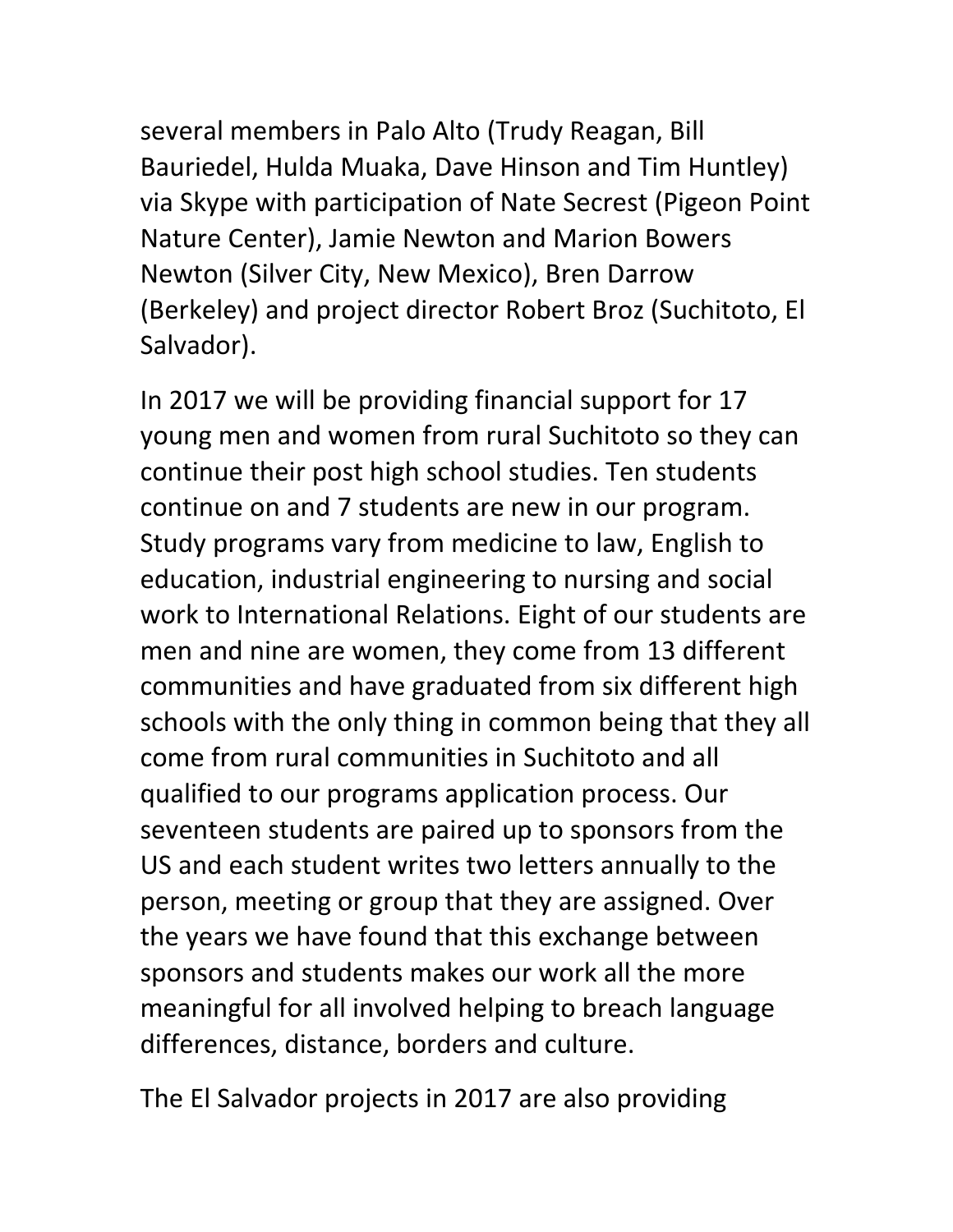funding for one half scholarship, managed though the local Santa Lucia parish and its scholarship committee. We do this in a way to provide continuance to a separate program started by Frank Cummings an attender of Atlanta Friends Meeting who passed away in 2016. Atlanta Friends Meeting is providing for another new student and the local parish has increased its support for yet one more, so there are three new students in the program in 2017. Although managed through the Catholic parish the program is open to everyone and has students from several different religious backgrounds with the general requirement that they be from and live in Suchitoto. Our program continues to share the expenses of a coed university student house in San Salvador where this year there are 22 students from 5 different programs who like Palo Alto provide financial support for post high school education. As in the past three years the house is financed with funds received from the municipality of Suchitoto, Santa Cruz al Salvador, Cummings Family, Dignity Seed Foundation and of course Palo Alto Friends Meeting El Salvador Projects. Our in country director is responsible for all aspects of the student house. Beside our university student loan program mentioned above we continue to work with some schools and local communities. In 2017 we will provide support for the installation of a water system into the science lab at the school in El Bario. We also will provide aid for the purchase of some basic science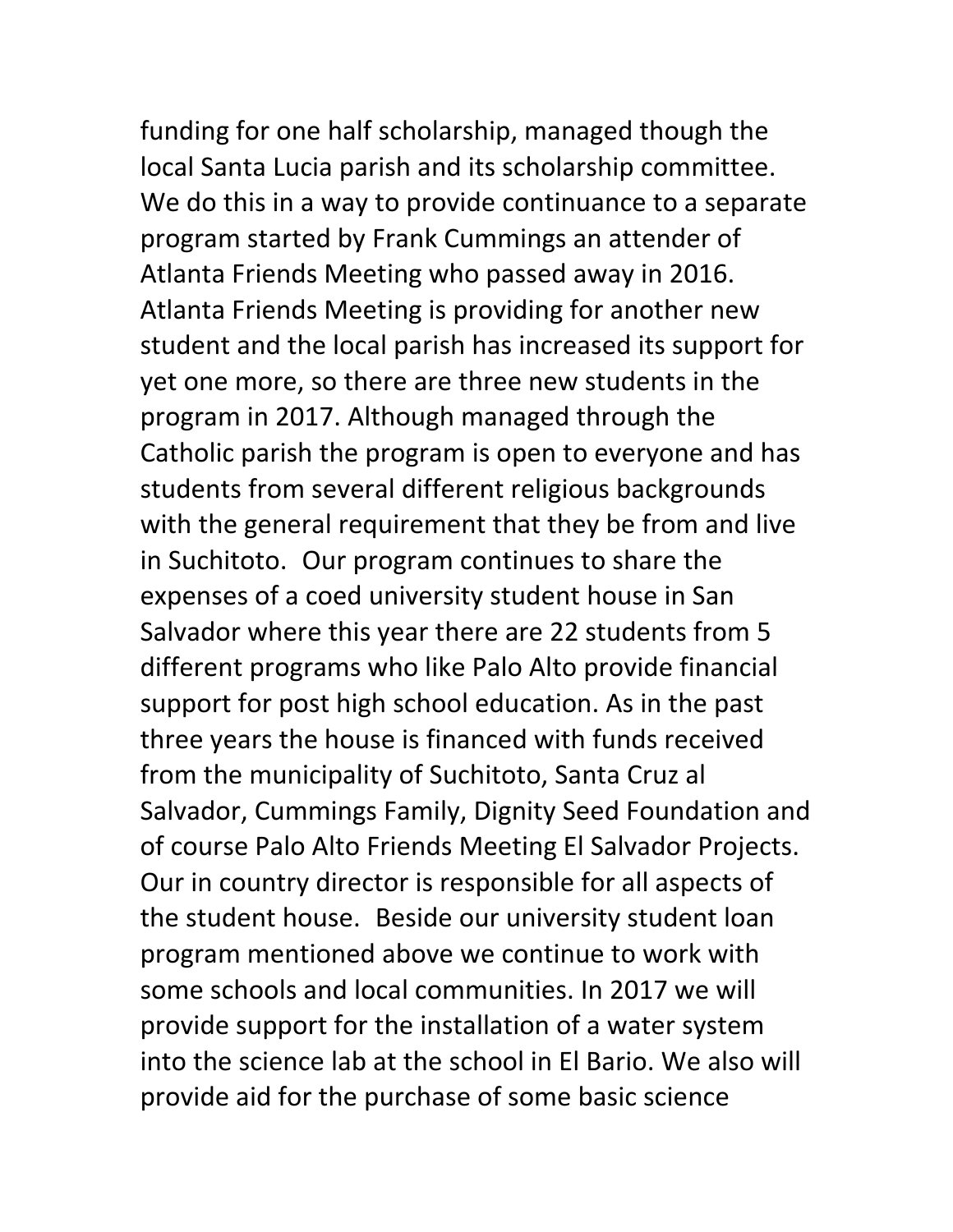reactants and equipment in hopes of improving

the conditions for the middle and high school teachers and the quality of education for their students. We also provide some continued support for elders and youth.

In July of 2017 Palo Alto Friends Meeting will be sponsoring another Service-Learning trip to El Salvador. Since 2006 we have provided the opportunity for youth and young at heart adults to visit the communities where we work, get to know and work alongside the people from each village, learn about El Salvador's history and see firsthand how our programs are helping to make El Salvador a better place. Service-Learning trips over the years have been from 1-3 weeks, always include homestay and contact with the people from the villages where we have worked.

This year our US coordinator is Nate Secrest who has been to El Salvador several times over the past years including 3 times on our trips. This year's trip, as in 2015 will be based in Suchitoto with home stays in the village of El Bario. Service work will include teaching English, Science and some labor painting, digging and mixing concrete. This year's trip will start on July 23<sup>rd</sup> and finish on the morning of Aug 2<sup>nd</sup>. As of today we have nine participants signed up. Nate Secrest and Sarah Ludwig will be coming as delegation leaders and our director Robert as well as a local youth will fill out the group. We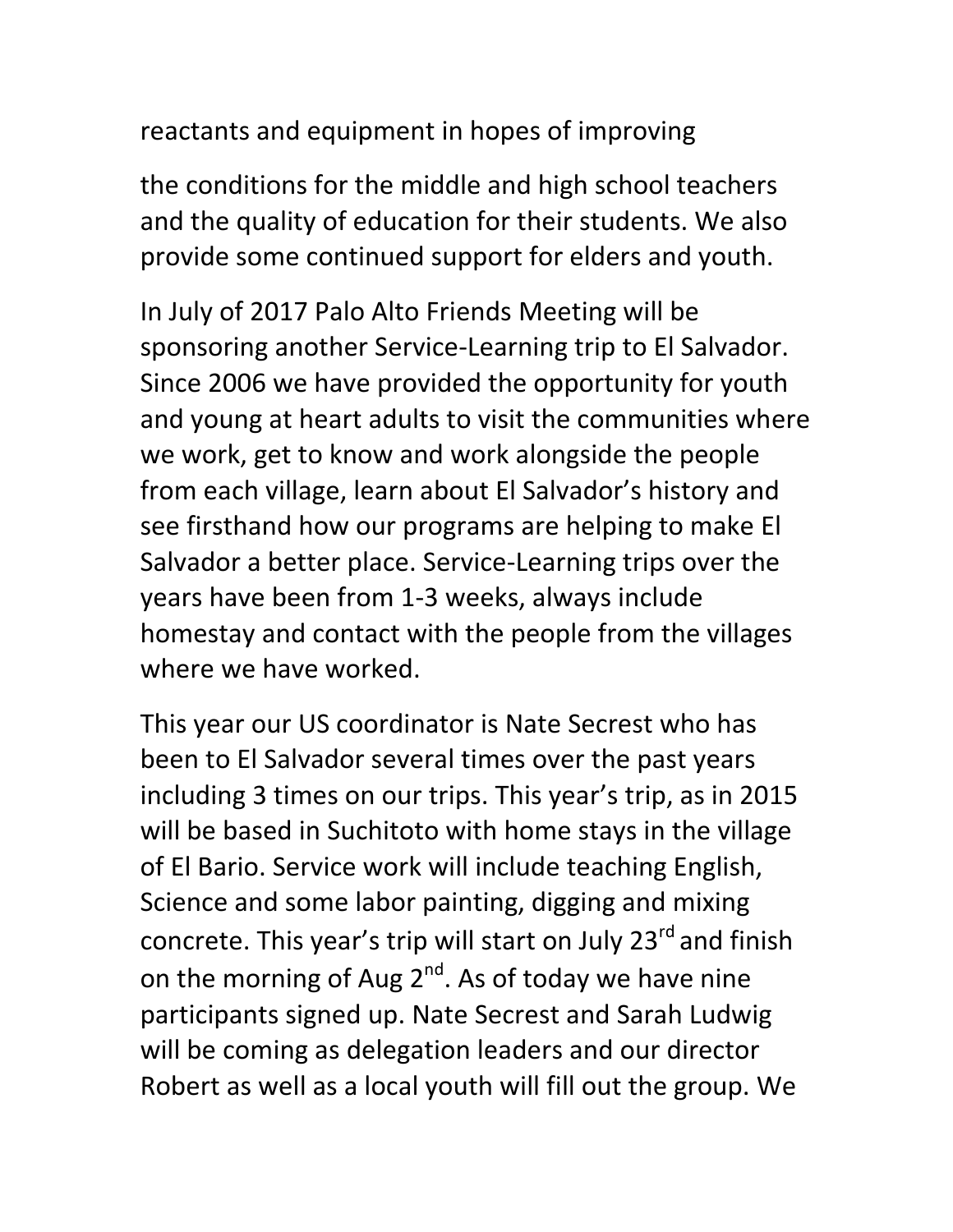do hope to have a few others sign up for the trip which should bring our final number of paying participants up to around 14. I hope this brief update about our work in 2017 helps the members on the LACC to know more about our work. For past work dating back top 1989 please visit our web page at

www.pafmelsalvadorprojects.org



Project Director and 2017 students-In Peace Robert Broz

GUATEMALA FRIENDS SCHOLARSHIP PROGRAM (PROGRESA)

In August of 2016, 10 Junior Friends and 3 adult members of North Pacific Yearly Meeting traveled to Guatemala to perform service projects and experience first-hand what life is like in a rural Guatemalan community. They planted 500 trees, taught English, and participated in a environmental clean up along a small river led by one of Progresa's university students. Of course there was plenty of time to play soccer and visit ancient and scenic areas.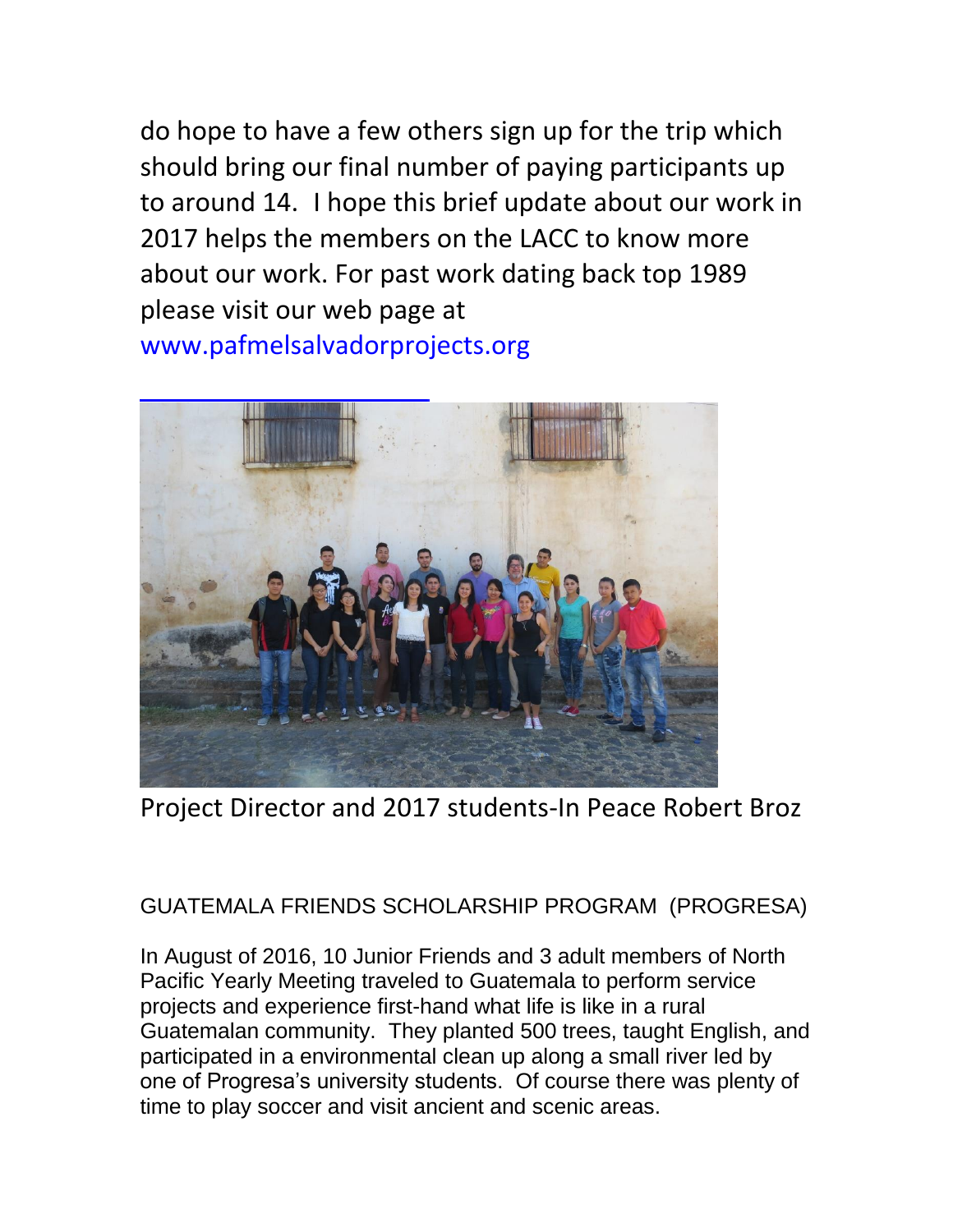In October, we participated in the  $60<sup>th</sup>$  anniversary celebration at Casa del los Amigos in Mexico City. Miguel Costop, director of Progresa, informed the gathering a a joint project in 1997. When Casa laid down its Central American Refugee program, several thousand dollars was given to Progresa for scholarships to refugees resettling in Guatemala. These scholarships were given to young people in the Ixcan an area that suffered greatly during the war. Progresa was invited to the 20<sup>th</sup> anniversary of Primavera del Ixcan, a CPR(Peoples Cooperative in Resistence), It was a long and difficult journey, but well worth it to meet with our graduates and hear about the excellent educational system they founded. We appreciated to opportunity to share with Casa the fruits of their donation.

Nate Secrest of Redwood Forest and LACC was Progresa's first short term volunteer. He followed up with one of our graduates and wrote an article for our Fall 2016 Update.

In January 2017, the  $7<sup>th</sup>$  Teaching English Experience was held in Antigua, Guatemala with 19 North Americans participating with 19 of our students. This has become a very popular event with about half of the teachers returning multiple times. We will be offering this soulsatisfying, fun-filled event again in January 2018.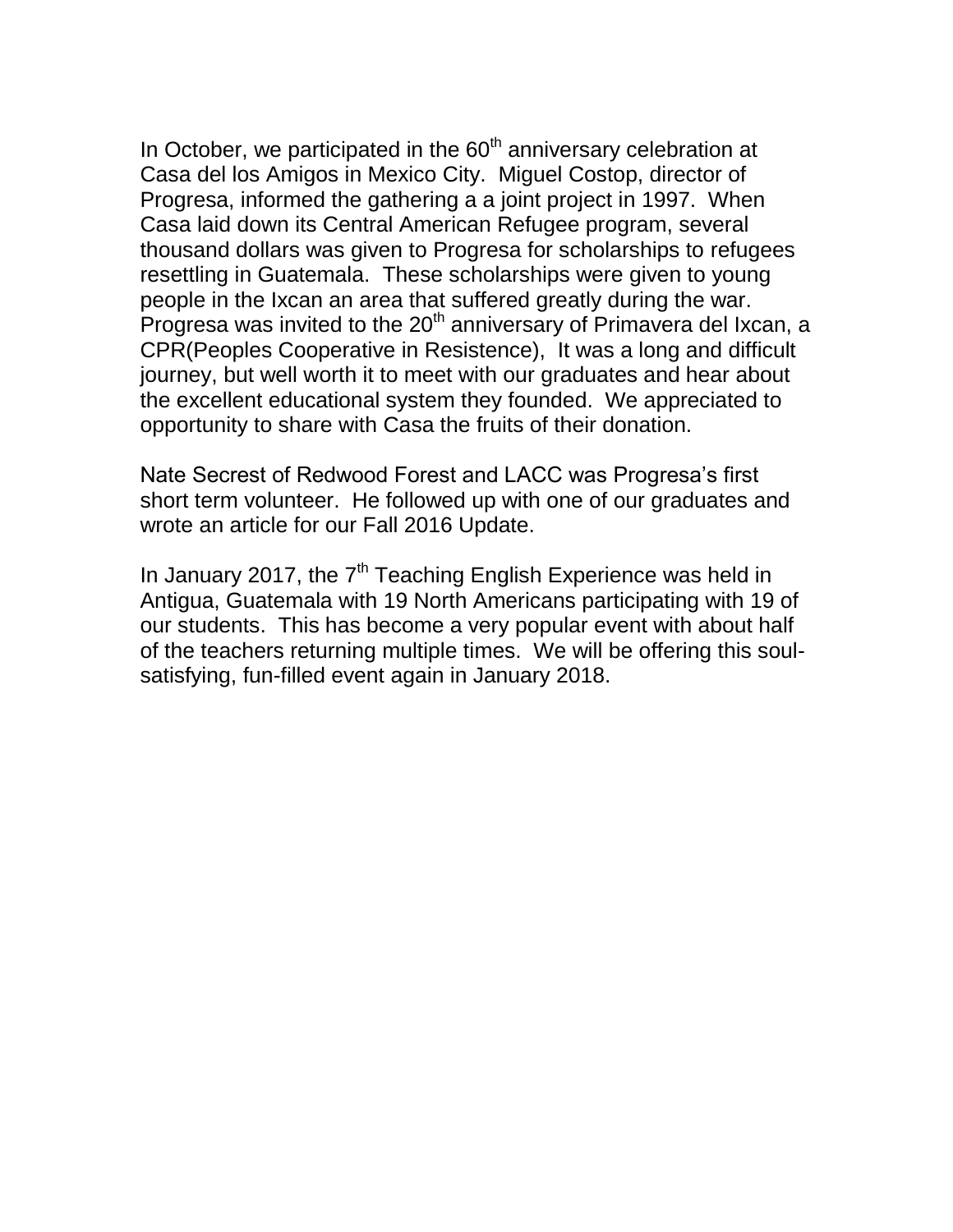